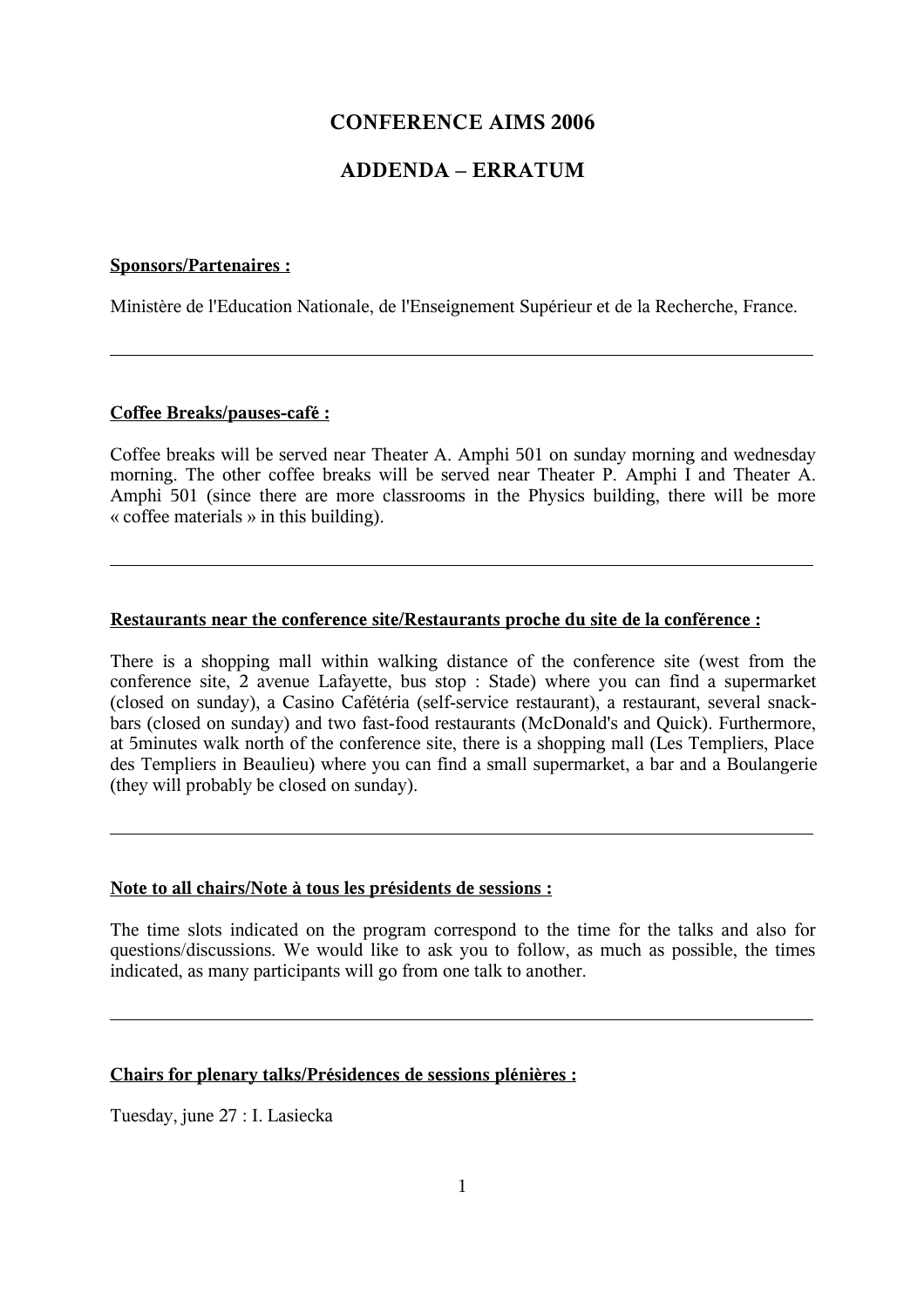$\overline{a}$ 

## **Chairs for contributed sessions/Présidences de sessions normales :**

Monday, june 26 : CS3 : A. Kara CS9-2 : J. Choi Tuesday, june 27 : CS2 : J.O. Alzabut  $CS3:$  CS4 : W. Feng CS6 : J. Bartman CS8 : P. Kemp CS9-1 : CS9-2 : M. Gisclon CS10 : J.M. Haley Wednesday, june 28 : Morning : CS2 : M. Mencinger CS4 : I. Thikhonova CS5 : R. Kollar CS6 : E.V. Grigorieva CS7 : R. Beardmore CS8 : R.F. Martins CS9-1 : M.T. Gonzàlez Montesinos CS9-2: F. Ortegón gallego CS9-3 : Afternoon-1 : CS2 : N. Popovic  $CS4:$  CS5 : M. Lichtner CS6 : CS7 : CS9-1 : L. Malaguti CS9-2 : R. Orpel CS9-3 : V. Radulescu CS10 : Afternoon-2 CS2 : F. Sadirbajevs CS4 :  $CS7:$ CS9-1 : D.V. Strunin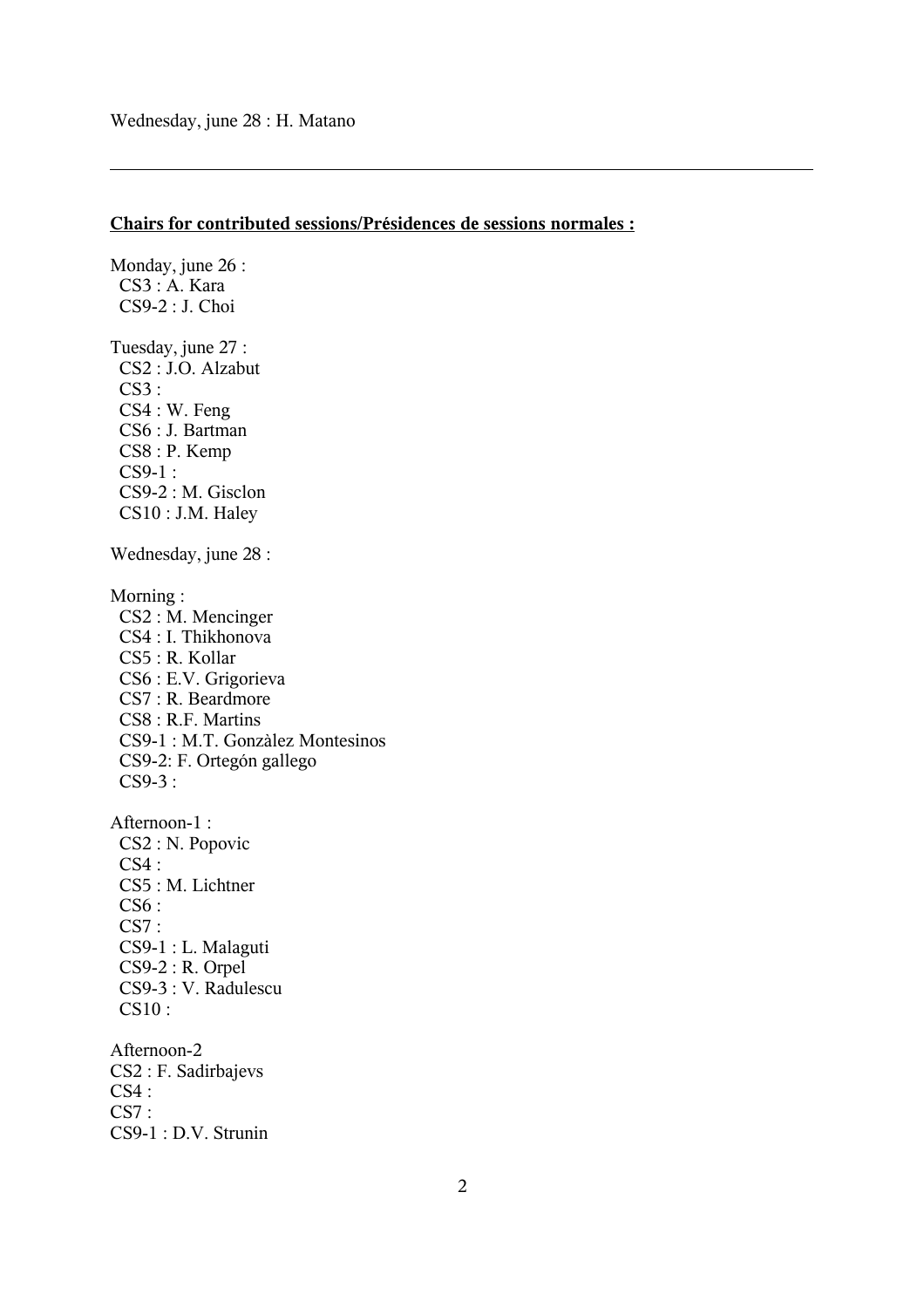CS9-2 : G. Porru CS10 : A. Peris

**In case there is no chairperson in the session, the speakers should choose one among themselves.**

#### **Cancellations/Annulations :**

Sunday, june 25 :

SS11 : C. Nunez, 17:30-18:00 SS25 : M.Peletier, 14:30-15:00 SS26 : J. Fleckinger, 11:30-12:00 SS28 : M. Eichmann, 10:30-11:00 SS34 : J. Fleckinger, 10:30-11:00

Monday, june 26 :

SS1 : I.V. Andronov, 14:00-14:30 H. Schurz, 17:00-17:30 SS38 : Wenying Feng, 16:00-16:30 SS47 : W.B. Hayes, 16:00-16:30 CS9-2 : A. Dikansky : 09:00-09:30

Tuesday, june 27 :

SS2 : A. Favini, 14:30-14:00 SS24 : X. Xiang, 14:00-14:30 K. Theissen, 14:30-15:00 W. Wei, 15:00-15:30 SS29 : C. Nunez, 13:30-14:00 SS38 : H.-K. Xu, 09:00-09:30 CS4 : A.M. Franceschetti, 09:00-09:30 P. Kalita, 09:30-10:00 CS8 : G. Darbandi, 08:30-09:00

Wednesday, june 28 :

SS15 : H. Knörrer, 14:30-15:00 SS17 : M. Peletier, 13:30-14:00 SS19 : A. Dé Godefroy, 09:30-10:00 A. Soufyane, 15:00-15:30 CS4 : A. Kane, 08:00-08:30 CS5 : J.Z. Farkas, 08:30-09:00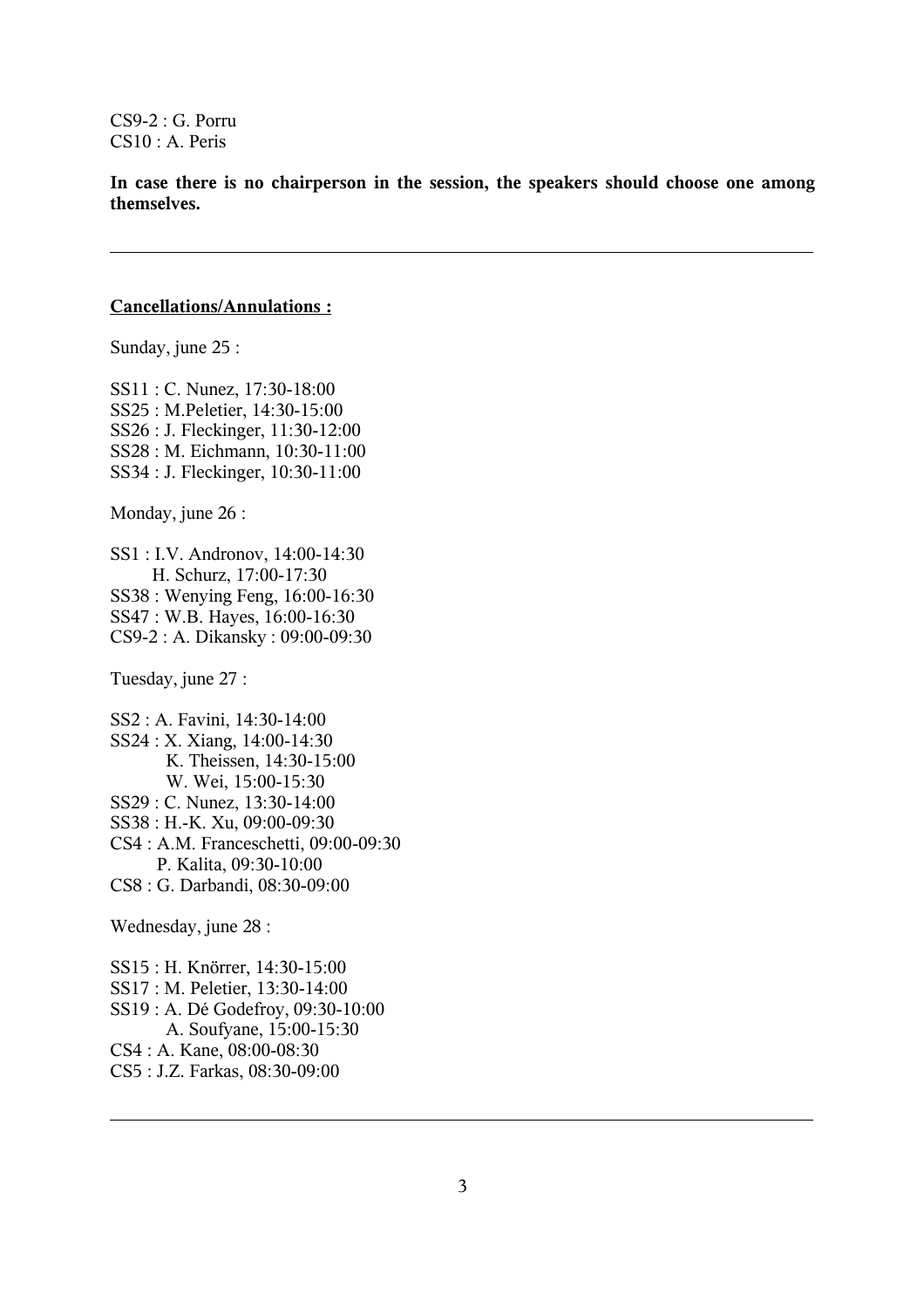### **Plenary talks/Conférences plénières :**

Monday, June 26 : 10:30-11:15 : **L. Wen** 11:15-12:00 : **P. Polacik**

Tuesday, june 27 : 11:15-12:00 : **O. Diekmann**

### **Changes in special sessions/Modifications dans les sessions spéciales :**

### **Rooms assignments do not change unless specified.**

 $SS1$ :

The talk of A. Karczewoka, scheduled on sunday, 14:30-15:00, is rescheduled on monday, 17:00-17:30.

-----------------------------------------------------------------------------------------------------------------

SS2 : New order :

Tuesday, June 27 : 13:30-14:00 **Y. Latushkin** 14:00-14:30 **S. Romanelli** 14:30-15:00 **F. Andreu** 15:00-15:30 **G. N'guerekata**

16:00-16:30 **G.M. Coclite** 16:30-17:00 **E. Vitillaro** 17:00-17:30 **R. Triggiani** 17:30-18:00 **J.M. Mazon**

Wednesday, june 28 : 13:30-14:00 **H. Emamirad** 14:00-14:30 **H. Chen** 14:30-15:00 **M. Kirane** 15:00-15:30 **T. Hagen**

-----------------------------------------------------------------------------------------------------------------

 $SS7:$ 

The talk of A. Cabot, scheduled on monday, 14:00-14:30, is rescheduled on tuesday, 16:30- 17:00.

Monday, june 26 :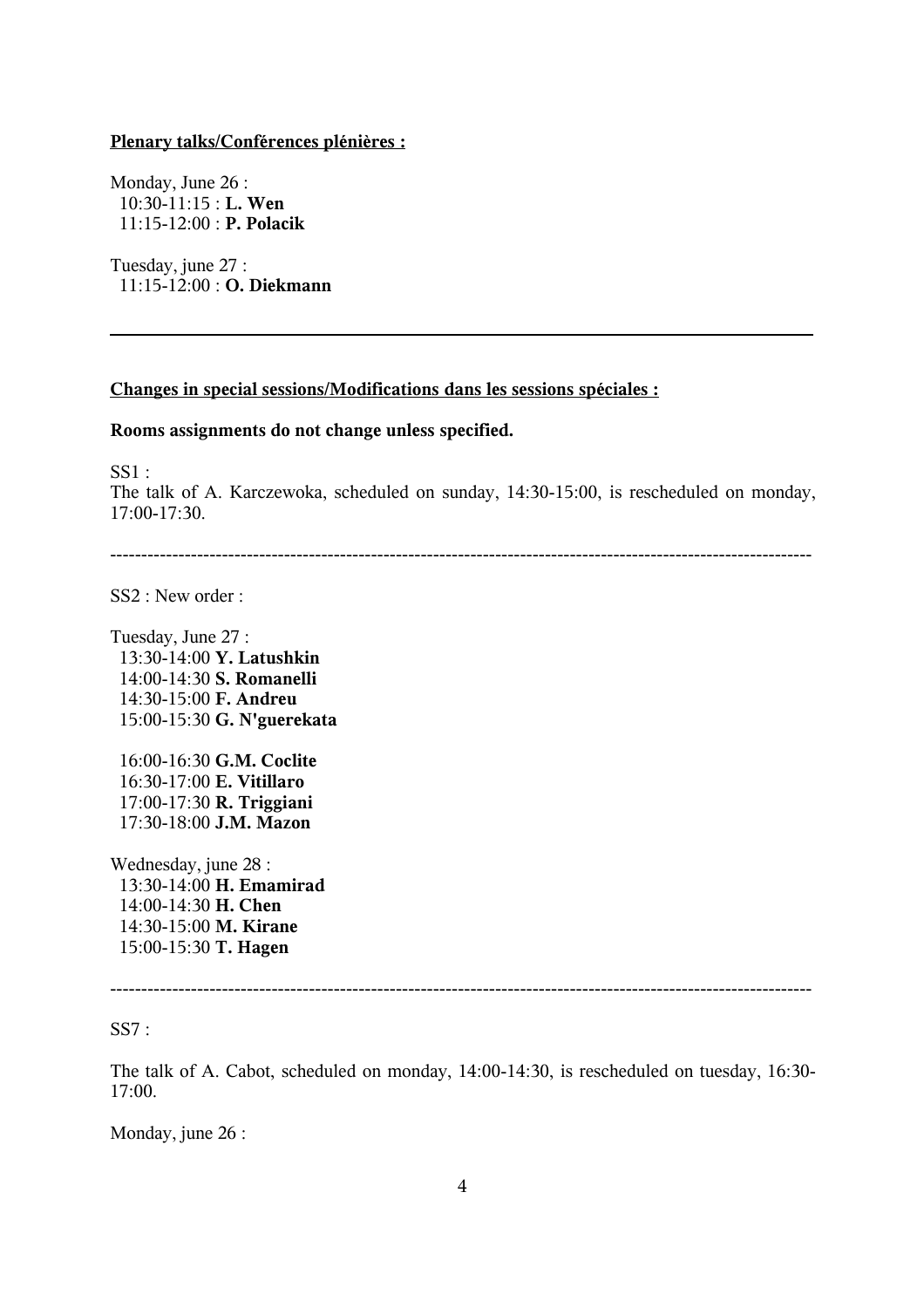14:00-14:30 Relaxation problems and Baire category **G. Pianigiani**, University of Firenze, Italy

-----------------------------------------------------------------------------------------------------------------

SS8 : New order :

Monday, june 26 : 16:00-16:30 **P.E. Jabin** 16:30-17:00 **L. Corrias** 17:00-17:30 **A. Habba** 17:30-18:00 **P. Michel**

Tuesday, june 27 : 08:00-08:30 **R. Melnik** 08:30-09:00 **C. Couzon** 09:00-09:30 **A. Chauvière** 09:30-10:00 **F.S. Bekkal Brikci**

13:30-14:00 **C. Nazareth** 14:00-14:30 **N. Reymond** 14:30-15:00 **L. Pujot-Menjouet** 15:00-15:30 **F. Crauste**

 16:00-16:30 **J. Bodin** 16:30-17:00 **O. Saut**

SS10 : New order :

Wednesday, june 28 : 08:00-08:30 **N. Papageorgiou** 08:30-09:00 **J. Gwinner** 09:00-09:30 **G. Isac** 09:30-10:00 **D. Motreanu**

13:00-13:30 **A. Rodic** 13:30-14:00 **L. Thibault** 14:30-15:00 **S. Adly** 15:00-15:30 **O. Chau**

-----------------------------------------------------------------------------------------------------------------

-----------------------------------------------------------------------------------------------------------------

SS18 : New order :

Monday, june 26 : 08:00-08-30 **R. Stoop** 08:30-09:00 **M. Christen** 09:00-09:30 **S. Martignoli**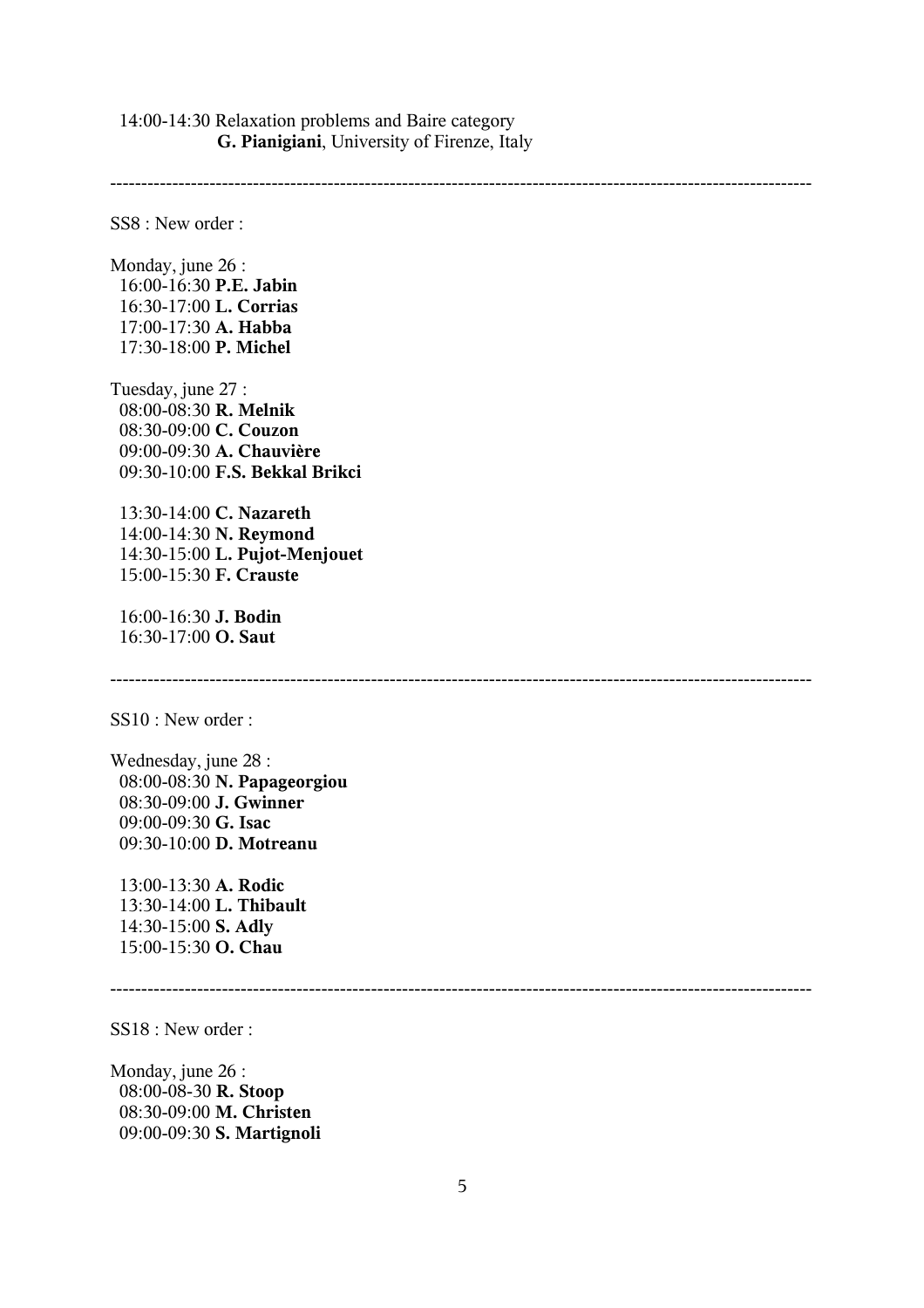09:00-10:00 **S. Binzhak**

13:30-14:00 **C. Heid** 14:00-14:30 **M. Magnusson** 14:30-15:00 **A. Losutkov** 15:00-15:30 **J. Howard**

Tuesday, june 27 : 08:00-08:30 **T. Ott** 08:30-09:00 **N. Stoop** 09:00-09:30 **A. Kern** 09:30-10:00 **D. Smirnov**

```
-----------------------------------------------------------------------------------------------------------------
```
SS19 :

Monday, june 26 : 09:30-10:00 Patterns and wave described by integro-differential equations arising in population dynamics  **V. Volpert**, CNRS, Université Lyon 1, France

Wednesday, june 28 :

The talk of S.H. Belkacem, scheduled at 14:30, is rescheduled at 09:30.

The talk of M. Jazar, scheduled at 16:00, is rescheduled at 14:30.

-----------------------------------------------------------------------------------------------------------------

SS21 : New order :

Monday, june 26, Room P.RC1 : 08:00-08:30 **F. Crauste** 08:30-09:00 **C. Marquet** 09:00-09:30 **P. Michel** 09:30-10:00 **C. Wolf**

Tuesday, june 27, Room P.RC2a : 08:00-08:30 **M. Kouche** 08:30-09:00 **P. Getto** 09:00-09:30 **M. Gyllenberg** 09:30-10:00 **P.E. Jabin**

13:30-14:00 **E. Veron** 14:00-14:30 **S. Anita** 14:30-15:00 **A. Calsina** 15:00-15:30 **N. Sari**

16:00-16:30 **K. Prevost**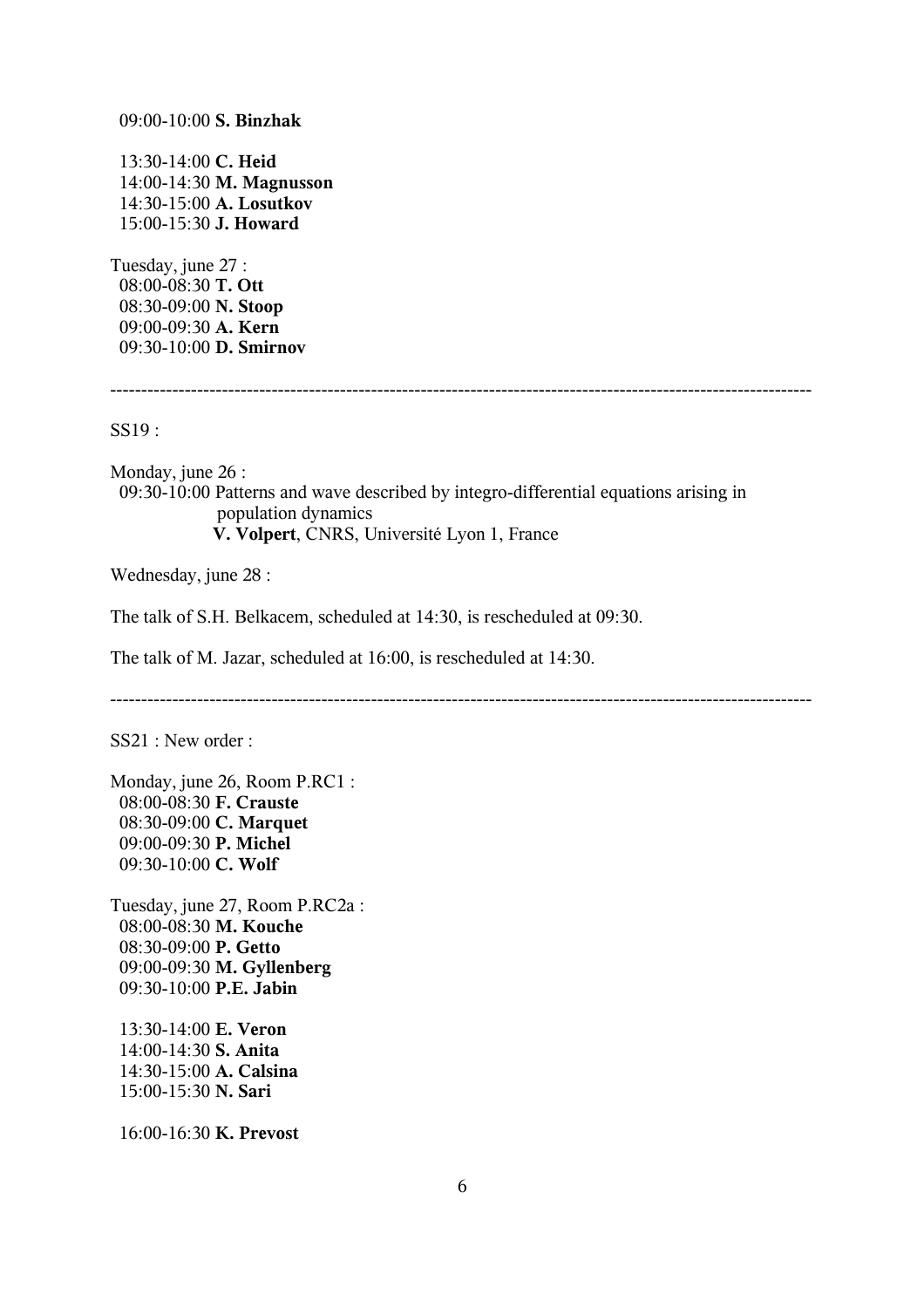16:30-17:00 **P. Magal** 17:00-17:30 **H.R. Thieme** 17:30-18:00 **S. Van Gils**

Wednesday, june 28 : 13:30-14:00 **J.B. Burie** 14:00-14:30 **S. Cantrell** 14:30-15:00 **A. Ducrot** 15:00-15:30 **J. Lopez-Gomez**

Wednesday, june 28, Room P.121 : 16:00-16:30 **N. Bacaer** 16:30-17:00 **G. Sallet** 17:00-17:30 **M. Kirkilionis** 17:30-18:00 **J.L. Gouzé** 18:00-18:30 **S. Cano-Casanova**

-----------------------------------------------------------------------------------------------------------------

### SS33 :

The talk of R. Sevadei, scheduled on tuesday, june 27, 17:30-18:00, will be given by P. Pucci.

-----------------------------------------------------------------------------------------------------------------

SS36 :

The talk of G. N'Guerekata, scheduled on sunday, 17:00-17:30, is rescheduled on monday, 12:00-12:30.

-----------------------------------------------------------------------------------------------------------------

SS38 : New order :

Monday, june 26 : 14:00-14:30 **M. Efendiev** (Laudatio) 14:30-15:00 **A. Vignoli** 15:00-15:30 **B. Calvert**

16:00-16:30 **G. Lopez Acedo** 16:30-17:00 **R. Chiapinelli** 17:00-17:30 **M. Grinfeld** 17:30-18:00 **B. Rynne**

Tuesday, june 27 : 08:30-09:00 **D. Franco** 09:00-09:30 **P. Benevieri** 09:30-10:00 **C.T. Cremius**

-----------------------------------------------------------------------------------------------------------------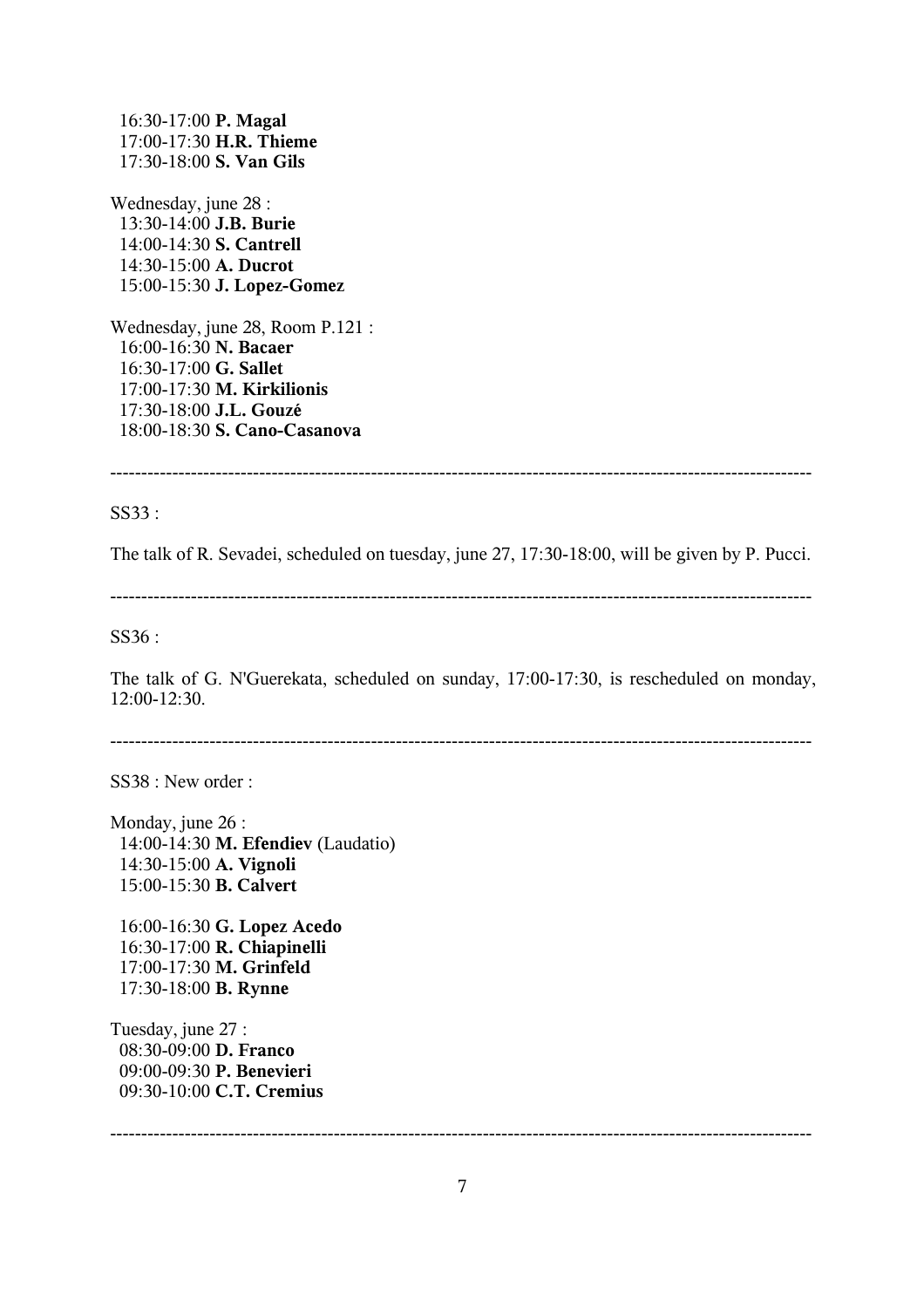SS39 :

The talks of D.Y. Gao (sunday, 11:30-12:00) and Z. Naniewicz (monday, 08:00-08:30) are exchanged.

-----------------------------------------------------------------------------------------------------------------

SS45 : New order :

Monday, june 26 : 16:00-16:30 **C. Shober** 16:30-17:00 **A.M. Calini** 17:00-17:30 **R. Camassa** 17:30-18:00 **G. Cruz-pachero**

Tuesday, june 27 : 13:30-14:00 **R.M. McLaughlin** 14:00-14:30 **A.R. Osborne**

-----------------------------------------------------------------------------------------------------------------

SS46 : New order :

Monday, june 26 : 08:00-08:30 **A.R. Osborne** 08:30-09:00 **B. LeMesurier** 09:00-09:30 **A. Aceves** 09:30-10:00 **R.M. McLaughlin**

13:30-14:00 **R. Camassa** 14:00-14:30 **Z. Lin** 14:30-15:00 **R. Melnik** 15:00-15:30 **D. David**

#### **Changes in contributed sessions/Modifications dans les sessions normales :**

**Rooms assignments do not change unless specified.**

CS2 :

The talk of R. Mert, scheduled on wednesday, 09:30-10:00, is rescheduled on tuesday, 10:00- 10:30.

-----------------------------------------------------------------------------------------------------------------

 $CS4:$